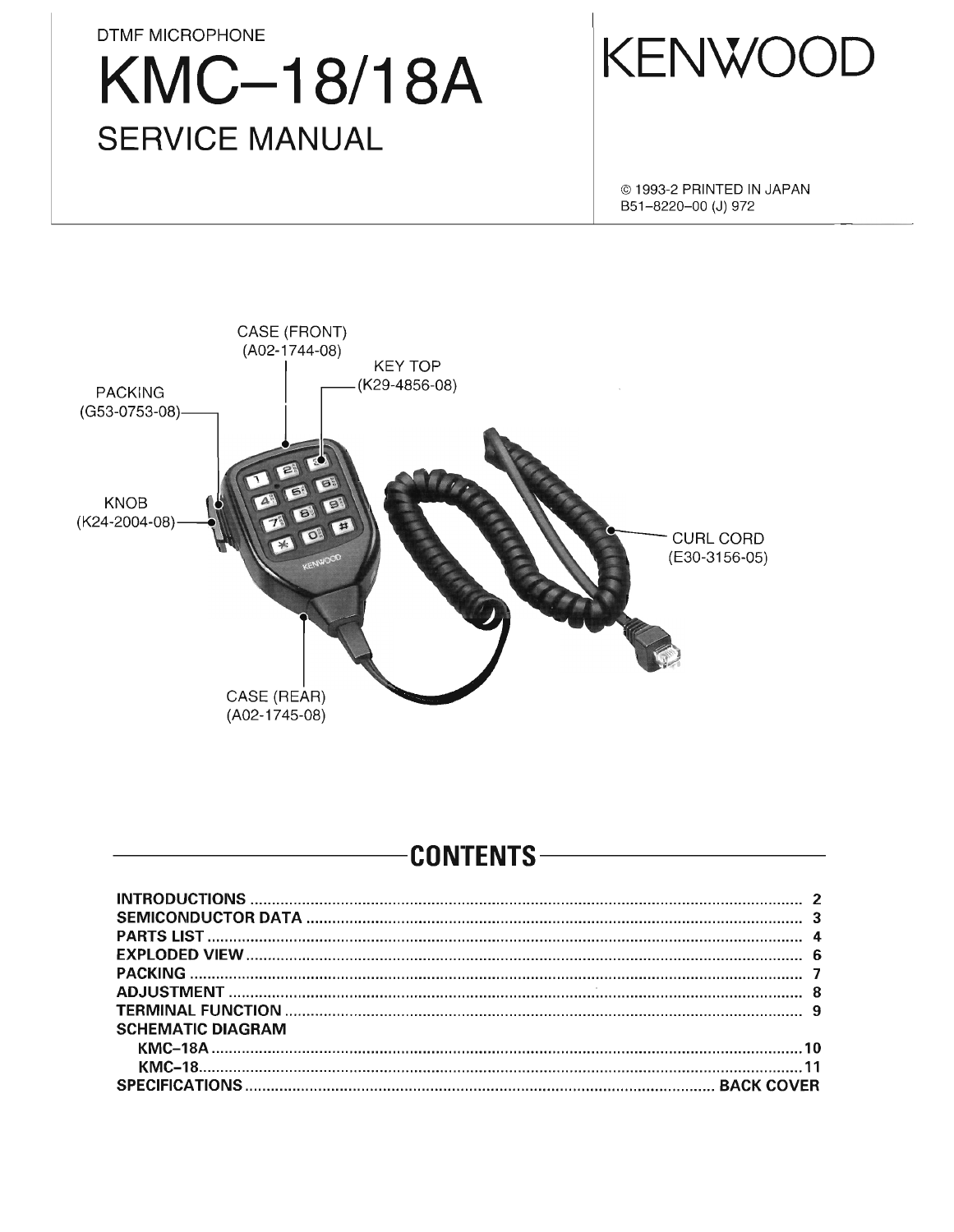### **KMC-18/18A INTRODUCTIONS**

#### **INTRODUCTIONS --- KMC-18/18A (DTMF MICROPHONE)**

The KMC-18/18A is a DTMF microphone for mobile transceivers with a 6-pin modular connector. The KMC-18 is a standard microphone, the KMC-18A, a multi-function one. They have the following features. (In the table below, indicates that the function is available, and indicates it is not .)

|                         | <b>Feature</b>                                                                                                                                                                                                                                                                       | $KMC-18$                                    | <b>KMC-18A</b>                              |
|-------------------------|--------------------------------------------------------------------------------------------------------------------------------------------------------------------------------------------------------------------------------------------------------------------------------------|---------------------------------------------|---------------------------------------------|
| 1                       | Conforms to MIL-STD-81- C/D/E.<br>506.1/Proce. 2, 506.2/Proce. 2, 506.3/Proce.2<br>Rain<br>510.1/Proce. 1, 510.2/Proce. 1, 510.3/Proce.1<br>Dust<br>Vibration514.2/Proce. 8.10, 514.3/Proce. 1, 514.4/Proce.1<br>Shock 516.2/Proce. 1.2.3.5, 516.3/Proce. 1.3.4.5.6, 516.4/Proce.1.4 | ( )                                         |                                             |
| $\overline{\mathbf{2}}$ | Backlit keyboard<br>(The KMC-18A has a three-level programmable illumination switching function (bright,<br>dark, and OFF).                                                                                                                                                          | $\left(\begin{array}{c} \end{array}\right)$ | ()                                          |
| 3                       | The hook fitting has a switch function, and the on-hook ground wire is no longer<br>necessary.                                                                                                                                                                                       | $\bigcirc$                                  |                                             |
| 4                       | The curly cord has an 8-pin modular connector (microphone) and a 6-pin modular<br>connector (transceiver). It can be replaced easily.                                                                                                                                                | $\bigcirc$                                  | ∩                                           |
| 5                       | A beep sounds to confirm operation.<br>(The KMC-18A is programmable to set it ON or OFF.)                                                                                                                                                                                            | $\bigcirc$                                  | $\bigcirc$                                  |
| 6                       | DTMF key operation is inhibited while the PTT button is being held down. (The KMC-<br>18A is programmable to disable or enable the DTMF key.)                                                                                                                                        | $\bigcirc$                                  | O                                           |
| 7                       | When the DTMF key is pressed, the PTT turns on automatically and the microphone<br>is disabled.                                                                                                                                                                                      | $\bigcirc$                                  | ◯                                           |
| 8                       | The hook can be held on or off.                                                                                                                                                                                                                                                      | ×                                           | $\left(\begin{array}{c} \end{array}\right)$ |
| 9                       | The DTMF code transmission time is variable.                                                                                                                                                                                                                                         | X                                           | $\bigcirc$                                  |
| 10                      | The 4th column tone transmission is variable.                                                                                                                                                                                                                                        | $\times$                                    |                                             |
| 11                      | Eight types of DTMF code up to 22 digits (such as telephone numbers) can be stored<br>in memory.                                                                                                                                                                                     | $\times$                                    | ◯                                           |
| 12                      | Connect/disconnect ANI codes up to 17 digits can be stored in memory.                                                                                                                                                                                                                | ×                                           | O                                           |
| 13                      | One of the nine operation modes can be selected by combinations of three kinds of<br>operation function (Auto Dial, Store and Send, and Manual Dial) and the Last Number<br>Redial function.                                                                                         | ×                                           |                                             |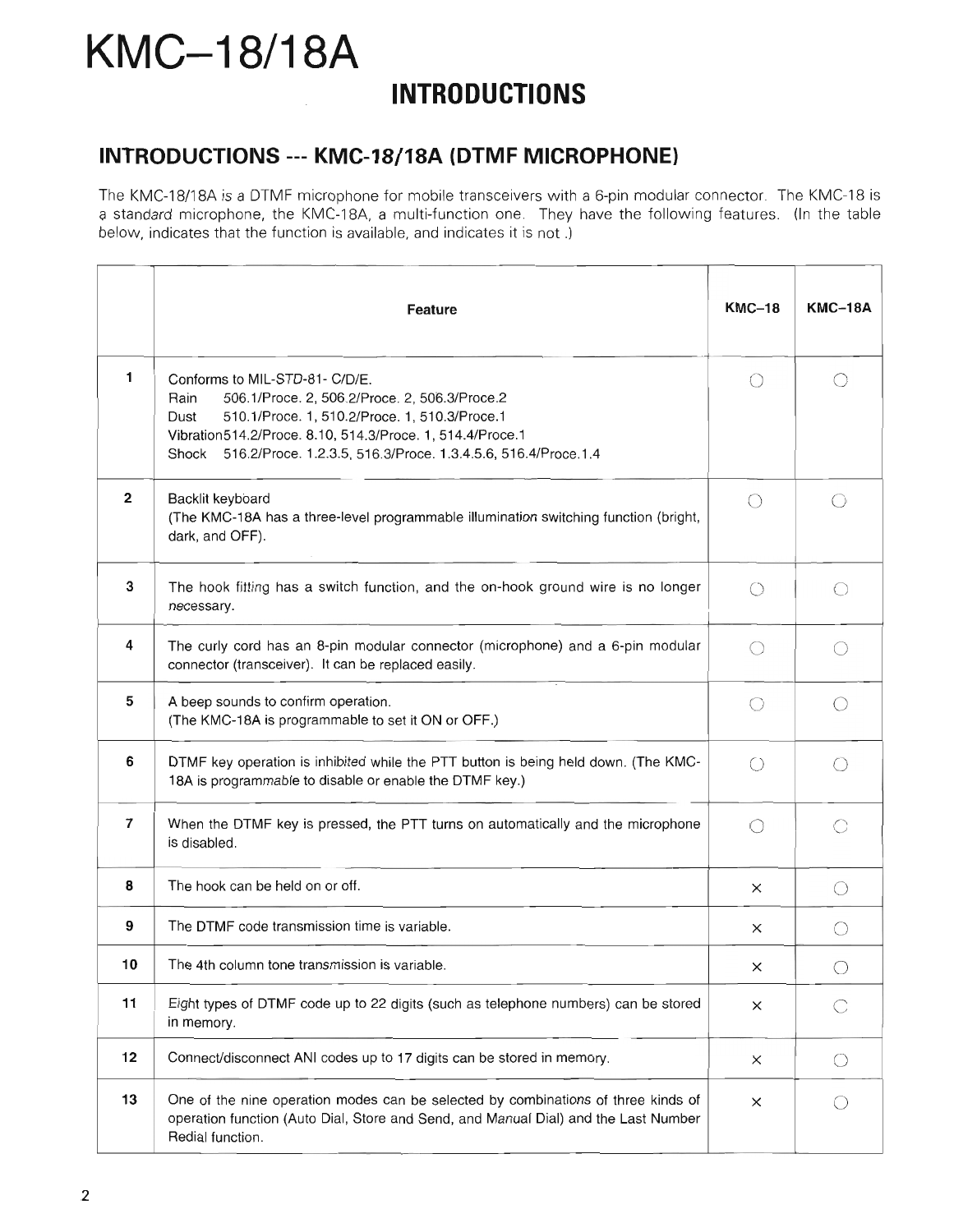### **SEMICONDUCTOR DATA**

#### ~PD75008-732-3B4 **: KMC-18A (lC2)**

| Pin<br>No.     | <b>Terminal</b><br>Name | <b>I/O</b>   | <b>Function</b>                                      |
|----------------|-------------------------|--------------|------------------------------------------------------|
| $1 - 3$        | $P70 - P72$             | L            | Key data input                                       |
| 4              | P63                     | $\circ$      | PTT output                                           |
| 5              | P62                     | $\circ$      | HOOK output                                          |
| 6              | P61                     | O            | Backlight: Bright (Output high: Bright is selected.) |
| $\overline{7}$ | P60                     | $\circ$      | Backlight: Dark (Output high: Dark is selected.)     |
| 8              | P <sub>53</sub>         | O            | DTMF output enable (Output high: Tone is output.)    |
| 9              | P <sub>52</sub>         | $\circ$      | Tone select (Output high: Row tone is output.)       |
| 10             | P51                     | O            | Tone select (Output low: Column tone is output.)     |
| 11             | P50                     | O            | Microphone mute control (Output high: Mute on)       |
| 12             | NC.                     | -            | $+5V$                                                |
| $13 - 16$      | $P40 - P43$             | O            | DTMF tone data output                                |
| 17             | Vss                     |              | <b>GND</b>                                           |
| 18             | XT <sub>1</sub>         | L            | Open (not used)                                      |
| 19             | XT <sub>2</sub>         | $\circ$      | Open (not used)                                      |
| 20             | <b>RESET</b>            | T            | Reset input (Low: Reset)                             |
| 21             | Х1                      | $\mathbf{I}$ | System clock input                                   |
| 22             | X2                      | T            | System clock input                                   |
| 23             | P33                     | $\circ$      | EEPROM clock output                                  |
| 24             | P32                     | 1/O          | EEPROM address output, data input/output             |
| 25             | P31                     | O            | Open (not used)                                      |
| 26             | P30                     | O            | Open (not used)                                      |
| 27             | P81                     | $\circ$      | Open (not used)                                      |
| 28             | P81                     | O            | 2000-Hz/500-Hz beep output                           |
| 29             | P03                     | T            | Open (not used)                                      |
| 30             | P02                     | L            | Open (not used)                                      |
| 31             | P01                     | I            | Open (not used)                                      |
| 32             | <b>P00</b>              | T            | EEPROM version switching (Open:1-kbit EEPROM)        |
| 33             | P <sub>13</sub>         | L            | PTT switch input                                     |
| 34             | NC                      |              | $+5V$                                                |
| 35             | P <sub>12</sub>         | L            | HOOK switch input                                    |
| 36             | P11/INT1                | I            | Test data input (Low: Input start)                   |
| 37             | P10/INT0                | $\mathsf{I}$ | Clone data input (High: Input start)                 |
| 38             | NC.                     | -            | $+5V$                                                |
| 39             | <b>VDD</b>              |              | $+5V$                                                |
| $40 - 43$      | $P20 - P23$             | O            | Key scan data output (Output: Normally low)          |
| 44             | <b>NC</b>               |              | Open (not used)                                      |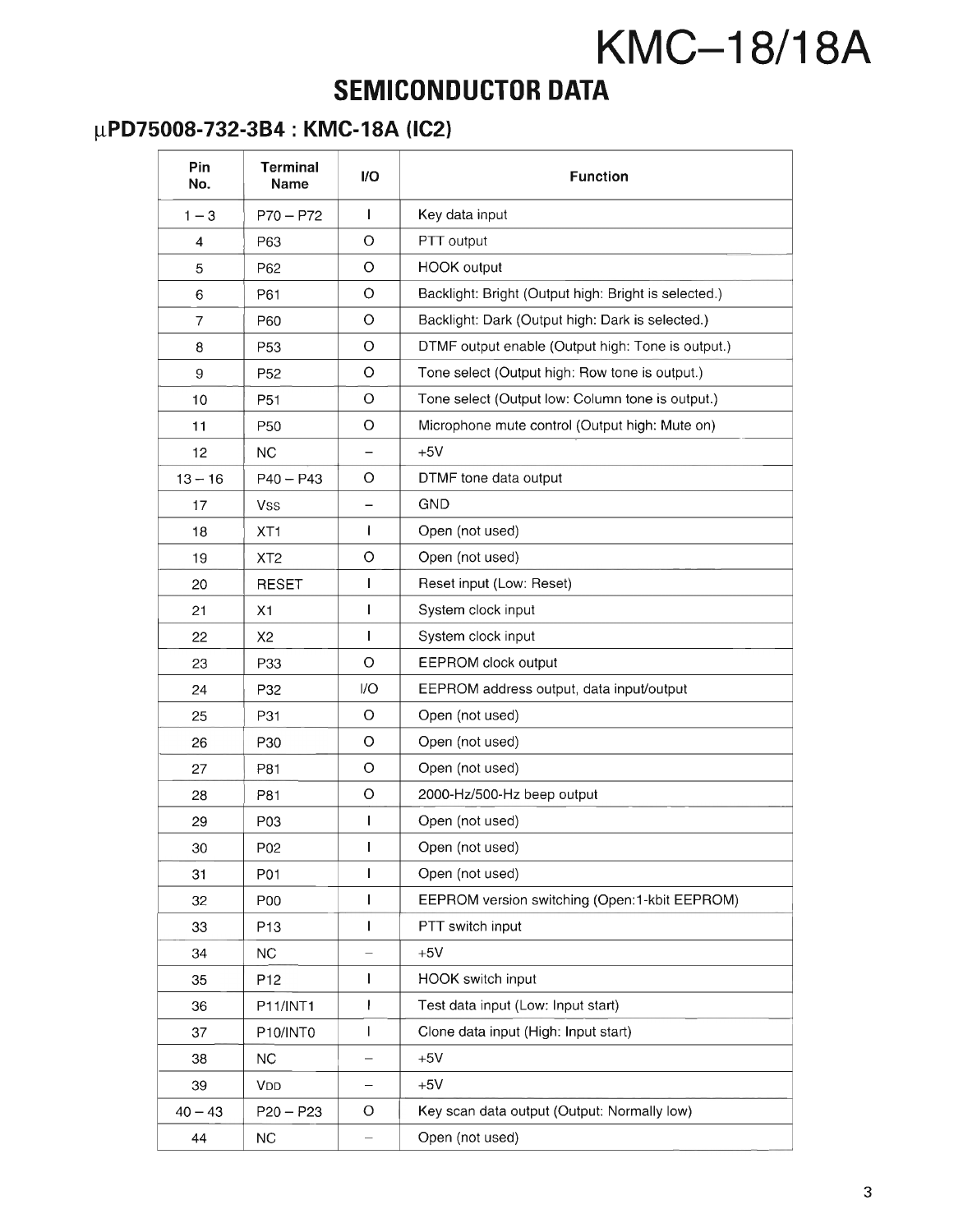### **PARTS LIST**

 $*$  New Parts Parts without Parts No. are not supplied.

Les articles non mentionnes dans Ie Parts No. ne sont pas fournis.

Teile ohne Parts No. werden nicht geliefert.

| Ref. No.                                        | Address New    | Parts                           | Parts No.                                                                                             | Description                                                                                                    | Desti-<br>Re-<br>nation<br>marks |
|-------------------------------------------------|----------------|---------------------------------|-------------------------------------------------------------------------------------------------------|----------------------------------------------------------------------------------------------------------------|----------------------------------|
| 参照 番 号                                          | 位<br>置         | 新                               | ᄬ<br>番号<br>部                                                                                          | 品名/規格<br>部                                                                                                     | 向 備考<br>仕                        |
|                                                 |                |                                 |                                                                                                       | <b>KMC-18/18A</b>                                                                                              |                                  |
| 1<br>$\mathfrak{D}_{\mathcal{L}}^{\mathcal{L}}$ | 1 B<br>3B      | ∗<br>$\ast$                     | A02-1744-08<br>$A02 - 1745 - 08$                                                                      | CASE(FRONT)<br>CASE(REAR)                                                                                      |                                  |
| 3<br>4<br>4                                     |                | ∗<br>$\ast$<br>∗                | B62-0354-08<br>B72-0542-08<br>B72-0543-08                                                             | INSTRUCTION MANUAL(ACS)<br>MODEL NAME PLATE<br>MODEL NAME PLATE                                                | B<br>A                           |
| 6<br>7<br>CN1<br>CN <sub>2</sub>                | 2 A<br>28      | ∗<br>∗<br>∗<br>$\ast$           | E23-0426-05<br>E30-3156-05<br>E37-0345-08<br>E40-5190-05<br>E40-5179-05                               | TERMINAL(HOOK)<br>CURL CORD<br>CONNECTING WIRE(2P)<br>PIN ASSY(13P)<br>PIN ASSY(2P)                            |                                  |
| CN <sub>3</sub><br>₩1                           |                | ∗                               | E08-0571-05<br>E37-0344-08                                                                            | MODULAR JACK<br>CONNECTING WIRE(13P)                                                                           |                                  |
| 8<br>10<br>11                                   | 3B<br>3B<br>2B | ∗<br>∗<br>≭<br>∗<br>∗           | $G02 - 0739 - 08$<br>$G10 - 0736 - 08$<br>G10-0737-08<br>G53-0753-08<br>G53-0754-08                   | SPRING(PTT)<br>FELT(MIC)<br>FELT(SP)<br>PACKING(PTT)<br>PACKING(MIC, SP)                                       |                                  |
| 12<br>12                                        |                | ∗<br>$\ast$                     | $H52 - 0425 - 08$<br>$H52 - 0426 - 08$                                                                | ITEM CARTON BOX<br>ITEM CARTON BOX                                                                             | B<br>A                           |
| 13                                              |                | ∗<br>$\ast$                     | $J19 - 1376 - 15$<br>J19-1511-05<br>J30-0595-08                                                       | MIC HANGER<br>MIC HANGER SET(ACS)<br>SPACER(MIC)                                                               |                                  |
| 15<br>16                                        | ЗB<br>1B       | $\ast$<br>∗                     | $K24 - 2004 - 08$<br>K29-4856-08                                                                      | KNOB(PTT)<br>KEY TOP                                                                                           |                                  |
| X1<br>X1<br>X <sub>2</sub>                      |                |                                 | L78-0035-05<br>L78-0089-05<br>$L78 - 0036 - 05$                                                       | CRYSTAL QSC(3.594MHZ)<br>CERAMIC QSC(480KHZ)<br>CRYSTAL 0SC(4.19MHZ)                                           | B                                |
| A<br>В                                          |                | ∗<br>$\ast$<br>≭<br>$\ast$<br>∗ | $N17 - 1020 - 46$<br>$N24 - 3020 - 41$<br>$N39 - 2050 - 41$<br>$N46 - 2606 - 46$<br>$N46 - 4016 - 46$ | TOOTHED LOCK WASHER(HOOK)<br>E RING(PTT)<br>MACHIN SCREW(HOOK)<br>TAPTITE SCREW(UNIT)<br>TAPTITE SCREW(HANGER) |                                  |
| D                                               |                | $\ast$                          | N80-3016-41                                                                                           | TAPTITE SCREW(CASE)                                                                                            |                                  |
|                                                 |                |                                 | $S50 - 1415 - 05$                                                                                     | TACT SWITCH(PTT)                                                                                               |                                  |
| 17<br>18                                        | 2Β<br>2B       | $\ast$                          | T07-0285-05<br>$T91 - 0538 - 05$<br>$232 - 0032 - 05$                                                 | <b>SPEAKER</b><br>MICROPHONE(EMC)<br>TUBE(CASE)                                                                |                                  |
| D1<br>D1<br>D2<br>D2<br>D3                      |                |                                 | 155184<br>155190<br>1SS181<br>1SS190<br>155184                                                        | DIQDE<br>DINDE<br>DINDE<br>DIQDE<br>DIQDE                                                                      | Β<br>A                           |
| D3<br>D4<br>D4<br>D <sub>5</sub><br>D6          |                |                                 | 1SS190<br>155190<br>1SS226<br>1SS226<br>1SS190                                                        | <b>DIQDE</b><br>DIQDE<br>DINDE<br>DIQDE<br>DIØDE                                                               |                                  |
| IC <sub>1</sub>                                 |                |                                 | LR40872                                                                                               | IC(TONE DIALER)                                                                                                |                                  |
| L:Scandinavia<br>Y:PX(Far East, Hawaii)         |                |                                 | K:USA<br>P:Canada<br>E:Europe<br>T: England                                                           |                                                                                                                | A:KMC-18A<br><b>B:KMC-18</b>     |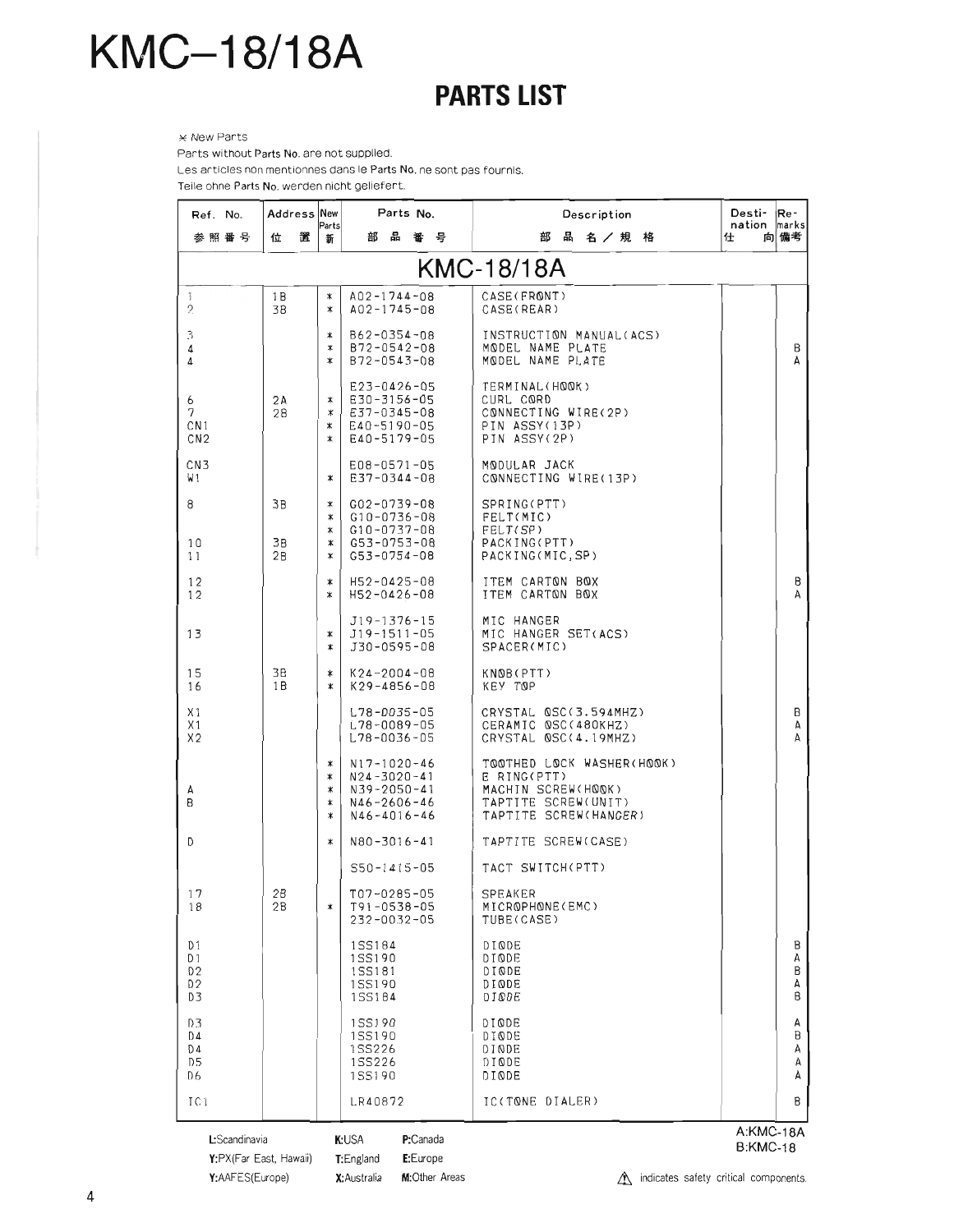### **PARTS LIST**

<sup>~</sup>New Parts

Parts without Parts No. are not supplied.

Les articles non mentionnes dans le Parts No. ne sont pas fournis.

Teile ohne Parts No. werden nicht geliefert.

| Ref. No.                                      | Address New<br>Parts | Parts No.                                                         | Description                                                                                                      | Desti-<br>nation             | Re-<br>marks                |
|-----------------------------------------------|----------------------|-------------------------------------------------------------------|------------------------------------------------------------------------------------------------------------------|------------------------------|-----------------------------|
| 参照番号                                          | 置<br>位<br>新          | 部品番号                                                              | 品名/規格<br>部                                                                                                       | 仕                            | 向備考                         |
| IC1<br>IC2<br>IC2<br>IC3<br>IC3               | $\ast$<br>$\ast$     | TC35219F<br>75008GB-732-3B4<br>NJM78L08UA<br>TC4S584F<br>X24C01SI | IC(DTMF GENERATOR)<br>IC(CPU)<br>IC(VOLTAGE REGULATOR/ +8V)<br>IC(SCHMITT TRIGGER)<br>IC(EEPROM)                 |                              | А<br>A<br>$\sf B$<br>B<br>А |
| IC4<br>IC5<br>IC6<br>91<br>-03<br>$-03$<br>О1 |                      | M51943BML<br>NJM78L08UA<br>NJM78L05UA<br>DTC144EK<br>2SC2712      | IC(SYSTEM RESET)<br>IC(VOLTAGE REGULATOR/ +8V)<br>IC(VOLTAGE REGULATOR/ +5V)<br>DIGITAL TRANSISTOR<br>TRANSISTOR |                              | А<br>A<br>A<br>А<br>B       |
| 94<br>94<br>Q5<br>95<br>96                    |                      | DTC144EK<br>DTA144EK<br>DTA144EK<br>DTC144EK<br>DTC144EK          | DIGITAL TRANSISTOR<br>DIGITAL TRANSISTOR<br>DIGITAL TRANSISTOR<br>DIGITAL TRANSISTOR<br>DIGITAL TRANSISTOR       |                              | A<br>B<br>А<br>B            |
| Q7<br>97<br>98                                |                      | DTA144EK<br>DTC114YK<br>DTC144EK                                  | DIGITAL TRANSISTOR<br>DIGITAL TRANSISTOR<br>DIGITAL TRANSISTOR                                                   |                              | В<br>А<br>B                 |
|                                               |                      |                                                                   |                                                                                                                  |                              |                             |
|                                               |                      |                                                                   |                                                                                                                  |                              |                             |
|                                               |                      |                                                                   |                                                                                                                  |                              |                             |
|                                               |                      |                                                                   |                                                                                                                  |                              |                             |
|                                               |                      |                                                                   |                                                                                                                  |                              |                             |
|                                               |                      |                                                                   |                                                                                                                  |                              |                             |
|                                               |                      |                                                                   |                                                                                                                  |                              |                             |
| L:Scandinavia                                 |                      | K:USA<br>P:Canada                                                 |                                                                                                                  | A:KMC-18A<br>$D. V$ M $O.40$ |                             |

 $\ddot{\nu}$ 

Y:PX(Far East, Hawaii) Y:AAFES(Europe) X:Australia M:Other Areas Lh indicates safety itical components.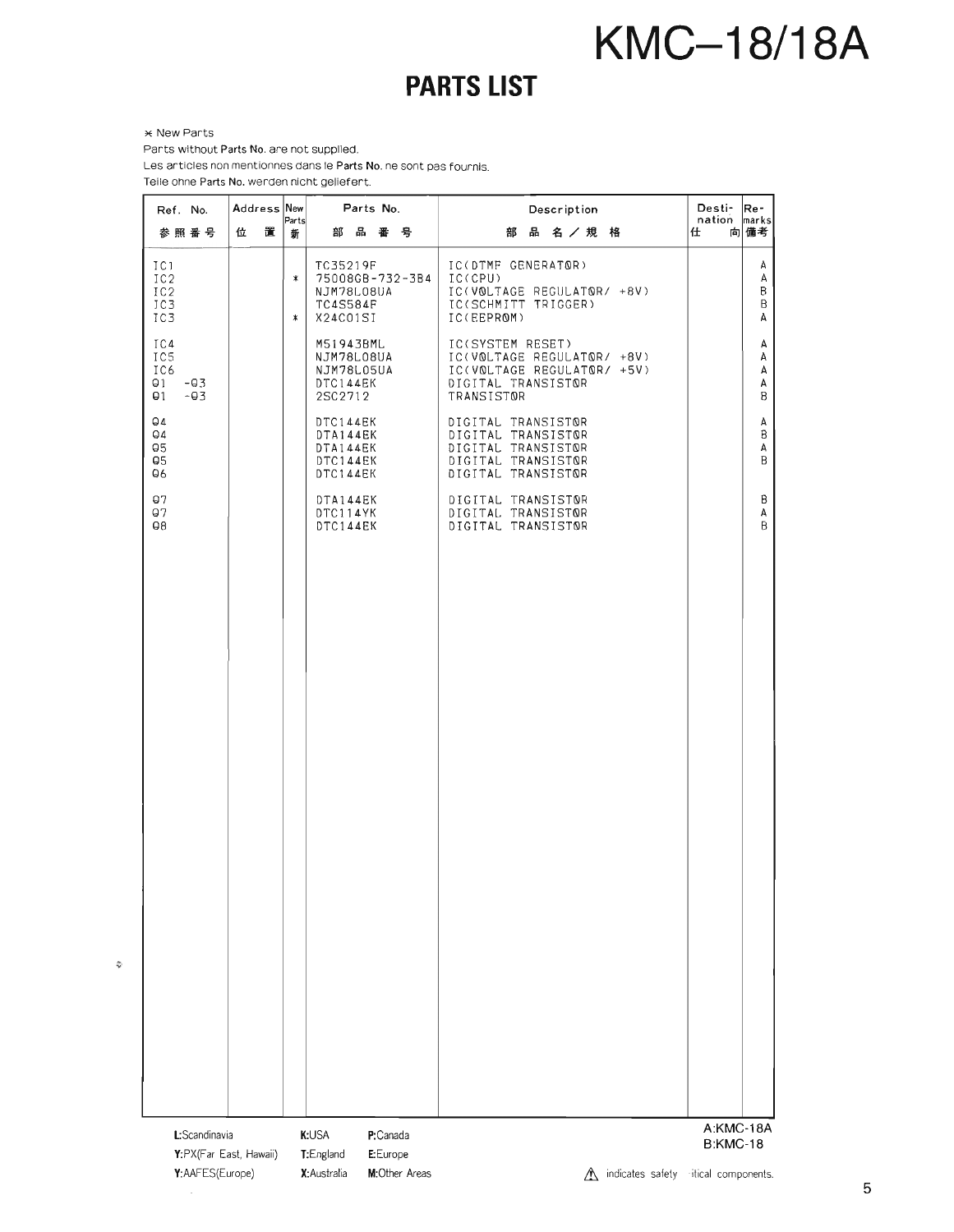#### **EXPLODED VIEW**

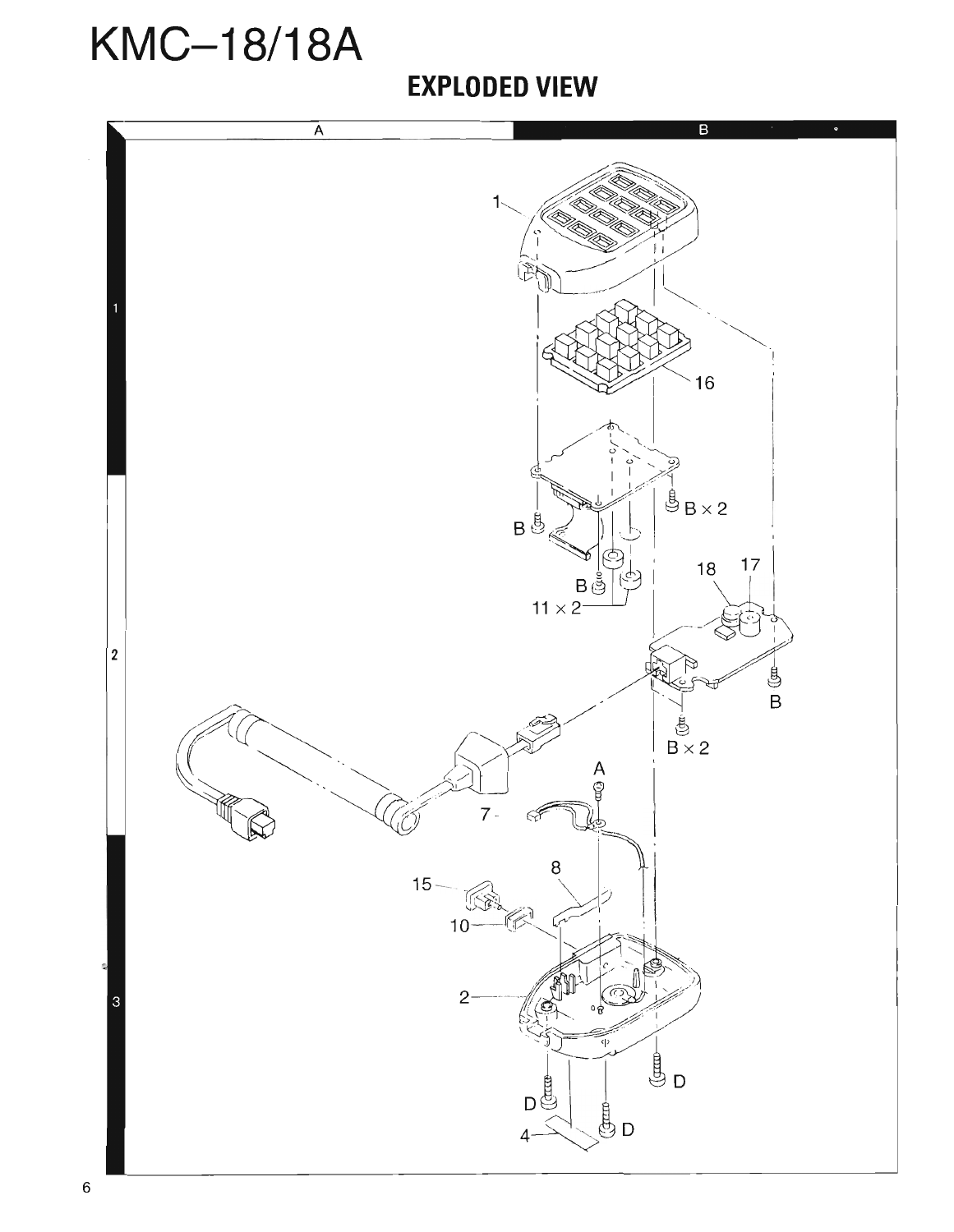**PACKING** 

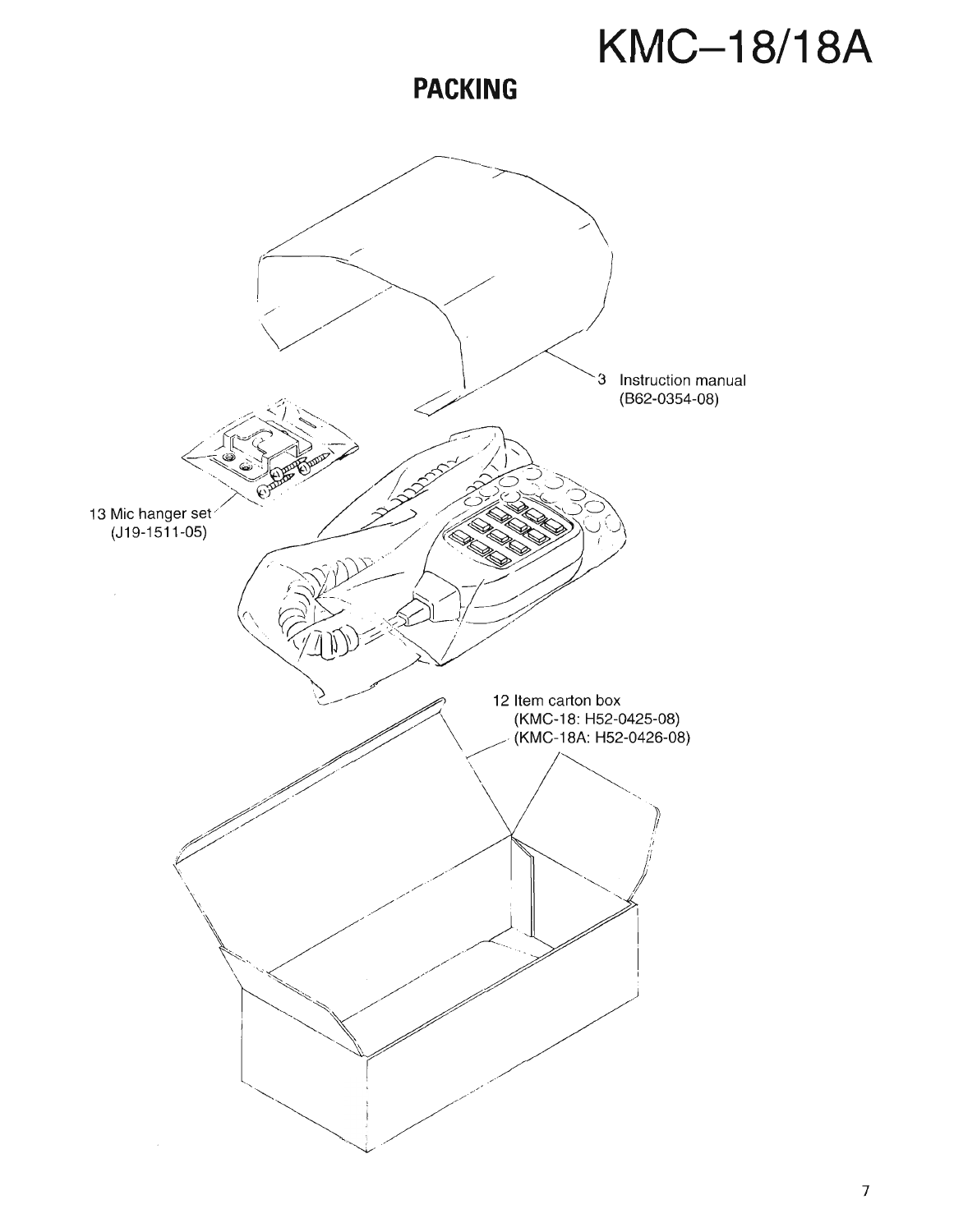#### **ADJUSTMENT**

#### **The DTMF tone deviation has been adjusted at the factory, so does not normally need to be adjusted.**

- DTMF tone deviation adjustment (for KMCl8/l8A)
	- 1. Remove the three screws securing the back of the KMC-18/l8A case, then remove the back.
	- 2. Connect the deviation meter to the transceiver to be used, then connect the KMC-18/18A to the transceiver.
	- 3. Hold down key  $\boxed{5}$ . The transceiver transmits the DTMF tone corresponding to key  $\overline{5}$ . With key  $\boxed{5}$  still down, adjust semi-fixed resistor VR1 on the KMC-18/18A board to set the deviation to 2.2 kHz.
	- 4. Put the back of the case on.

• The KMC-18A allows you to adjust the deviation using the single tone transmission function. Perform steps 1 and 2 above, then put the KMC-18A into set-up mode. (To enter set-up mode, hold down keys  $\lceil 1 \rceil$ ,  $\lceil 3 \rceil$ , and  $\lceil \cdot \rceil$  and switch the power on.)

Next, press keys  $\boxed{8}$ ,  $\boxed{0}$ , and  $\boxed{\#}$  in that order, then press the following keys:

Press  $\boxed{1}$  to transmit the Row 1 tone.

Press 2 to transmit the Row 2 tone.

Press 3 to transmit the Row 3 tone.

Press 4 to transmit the Row 4 tone.

Press [5] to transmit the Column 1 tone.

Press  $\boxed{6}$  to transmit the Column 2 tone.

Press  $\boxed{7}$  to transmit the Column 3 tone.

Press  $\boxed{8}$  to transmit the Column 4 tone.

Adjust VR1 while each tone is being transmitted, setting the deviation to 1 kHz for the Row 1 tone (key  $\boxed{1}$ ) and to 1.5 kHz for the Column 1 tone  $(key | 5)$ .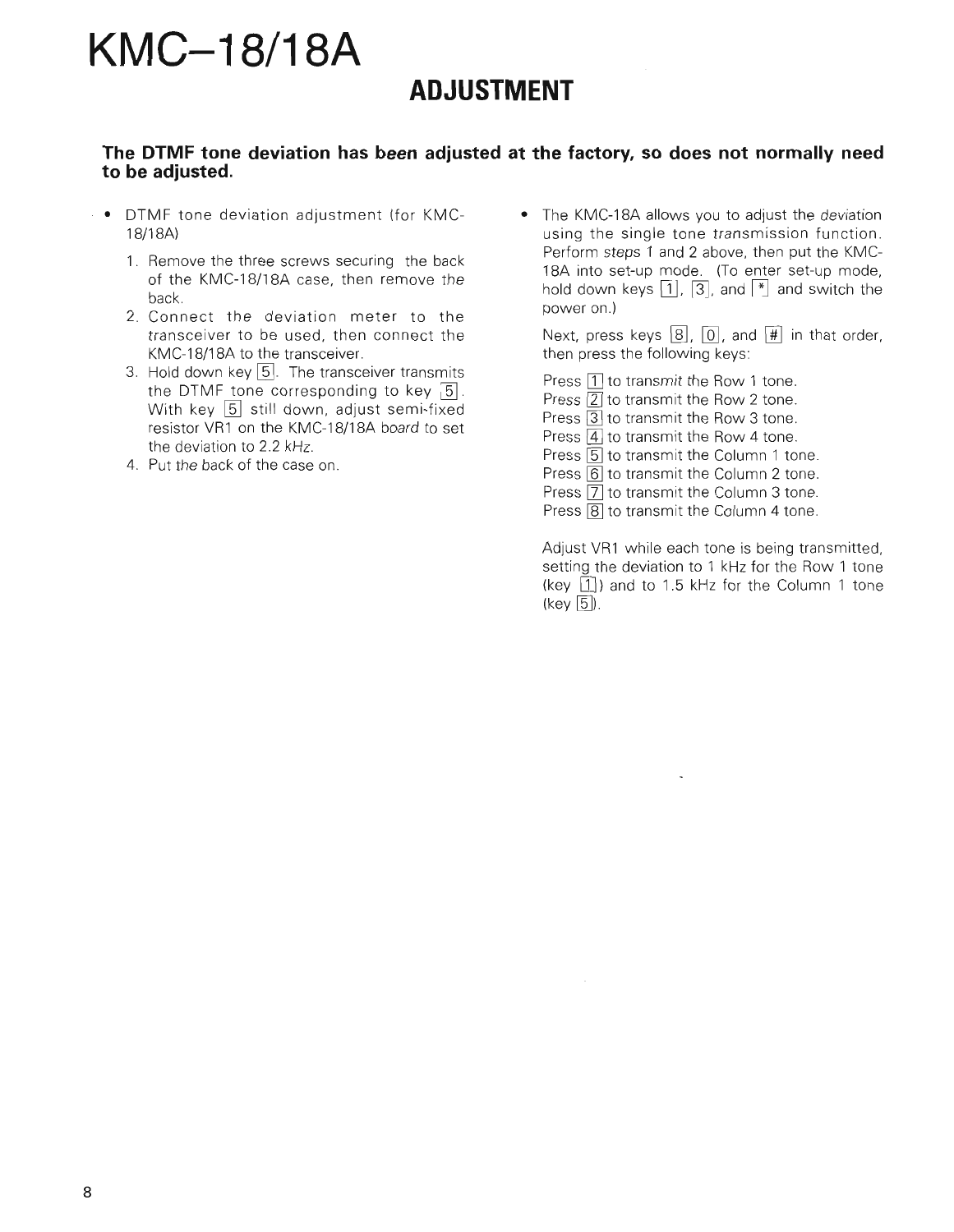### **TERMINAL FUNCTION**

|            | Connector<br>No. | No. | Terminal Terminal<br>Name | <b>Terminal function</b> | Connector<br>No. | No. | Terminal Terminal<br>Name | <b>Terminal functio</b> |
|------------|------------------|-----|---------------------------|--------------------------|------------------|-----|---------------------------|-------------------------|
|            |                  |     | $KMC-18$                  |                          |                  |     | <b>KMC-18A</b>            |                         |
|            | CN <sub>1</sub>  | 1   | Е                         | <b>GND</b>               | CN <sub>1</sub>  | 1   | Ε                         | LED dimmer control      |
|            |                  | 2   | C <sub>1</sub>            | Key matrix column 1      |                  | 2   | C <sub>1</sub>            | Key matrix column 1     |
|            |                  | 3   | C <sub>2</sub>            | Key matrix column 2      |                  | 3   | C <sub>2</sub>            | Key matrix column 2     |
|            |                  | 4   | C <sub>3</sub>            | Key matrix column 3      |                  | 4   | C <sub>3</sub>            | Key matrix column 3     |
|            |                  | 5   | E                         | <b>GND</b>               |                  | 5   | Ε                         | <b>GND</b>              |
|            |                  | 6   | R <sub>4</sub>            | Key matrix row 4         |                  | 6   | R4                        | Key matrix row 4        |
|            |                  | 7   | R <sub>3</sub>            | Key matrix row 3         |                  | 7   | R <sub>3</sub>            | Key matrix row 3        |
|            |                  | 8   | R <sub>2</sub>            | Key matrix row 2         |                  | 8   | R <sub>2</sub>            | Key matrix row 2        |
|            |                  | 9   | R <sub>1</sub>            | Key matrix row 1         |                  | 9   | R1                        | Key matrix row 1        |
|            |                  | 10  | E                         | <b>GND</b>               |                  | 10  | Ε                         | <b>GND</b>              |
|            |                  | 11  | L2                        | <b>LED</b> power         |                  | 11  | L2                        | <b>LED</b> power        |
|            |                  | 12  | L1                        | <b>LED</b> power         |                  | 12  | L <sub>1</sub>            | <b>LED</b> power        |
|            |                  | 13  | <b>NC</b>                 | Open (not used)          |                  | 13  | <b>NC</b>                 | Open (not used)         |
| KMC-18/18A |                  |     |                           |                          |                  |     |                           |                         |
|            | CN <sub>2</sub>  | 1   | Ε                         | <b>GND</b>               |                  |     |                           |                         |
|            |                  | 2   | HKI                       | Hook SW input            |                  |     |                           |                         |
|            |                  |     |                           |                          |                  |     |                           |                         |
|            |                  |     | <b>KMC-18/18A</b>         |                          |                  |     |                           |                         |
|            | CN <sub>3</sub>  | 1   | <b>NC</b>                 | Open (not used)          |                  |     |                           |                         |
|            |                  | 2   | <b>SB</b>                 | Power supply             |                  |     |                           |                         |
|            |                  | З   | Ε                         | <b>GND</b>               |                  |     |                           |                         |
|            |                  | 4   | PTT                       | PTT                      |                  |     |                           |                         |
|            |                  | 5   | ME                        | Microphone GND           |                  |     |                           |                         |
|            |                  | 6   | <b>MC</b>                 | MIC/DTMF signal output   |                  |     |                           |                         |
|            |                  | 7   | HK <sub>2</sub>           | Hook switch output       |                  |     |                           |                         |
|            |                  | 8   | <b>NC</b>                 | Open (not used)          | ۵                |     |                           |                         |
|            |                  |     |                           |                          |                  |     |                           |                         |

| lo.            | minal   Terminal<br>Name | <b>Terminal function</b> | Connector   Terminal   Terminal<br>No. | No. | Name             | <b>Terminal function</b> |
|----------------|--------------------------|--------------------------|----------------------------------------|-----|------------------|--------------------------|
|                | $KMC-18$                 |                          |                                        |     | <b>KMC - 18A</b> |                          |
|                | E                        | <b>GND</b>               | CN <sub>1</sub>                        |     | Ε                | LED dimmer control       |
| $\overline{2}$ | C <sub>1</sub>           | Key matrix column 1      |                                        | 2   | C <sub>1</sub>   | Key matrix column 1      |
| З              | C <sub>2</sub>           | Key matrix column 2      |                                        | 3   | C <sub>2</sub>   | Key matrix column 2      |
| 4              | C <sub>3</sub>           | Key matrix column 3      |                                        | 4   | C <sub>3</sub>   | Key matrix column 3      |
| 5              | Е                        | <b>GND</b>               |                                        | 5   | E                | GND                      |
| 6              | R4                       | Key matrix row 4         |                                        | 6   | R4               | Key matrix row 4         |
|                | R <sub>3</sub>           | Key matrix row 3         |                                        |     | R <sub>3</sub>   | Key matrix row 3         |
| 8              | R <sub>2</sub>           | Key matrix row 2         |                                        | 8   | R <sub>2</sub>   | Key matrix row 2         |
| 9              | R <sub>1</sub>           | Key matrix row 1         |                                        | 9   | R <sub>1</sub>   | Key matrix row 1         |
| 10             | Ε                        | <b>GND</b>               |                                        | 10  | Ε                | <b>GND</b>               |
| 11             | L <sub>2</sub>           | LED power                |                                        | 11  | L <sub>2</sub>   | LED power                |
| 12             | L1                       | <b>LED</b> power         |                                        | 12  | L1               | <b>LED</b> power         |
| 13             | NC.                      | Open (not used)          |                                        | 13  | <b>NC</b>        | Open (not used)          |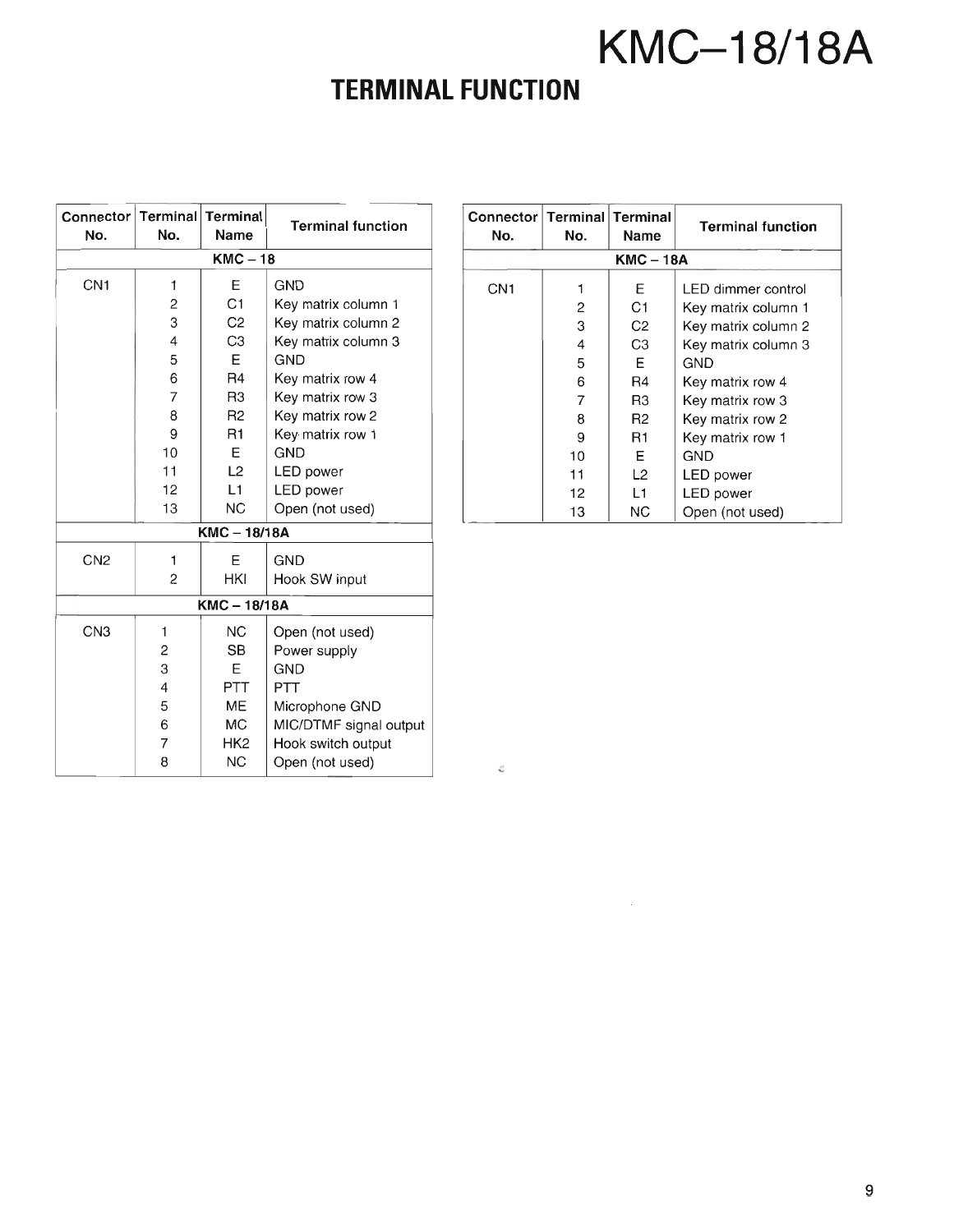

 $\overline{\mathbf{4}}$ 

 $\overline{\mathbf{c}}$ 

 $\vec{0}$ 

 $\overline{\phantom{0}}$ 

თ

<u>ហ</u>

lO.

 $\mathcal{D}$ 

m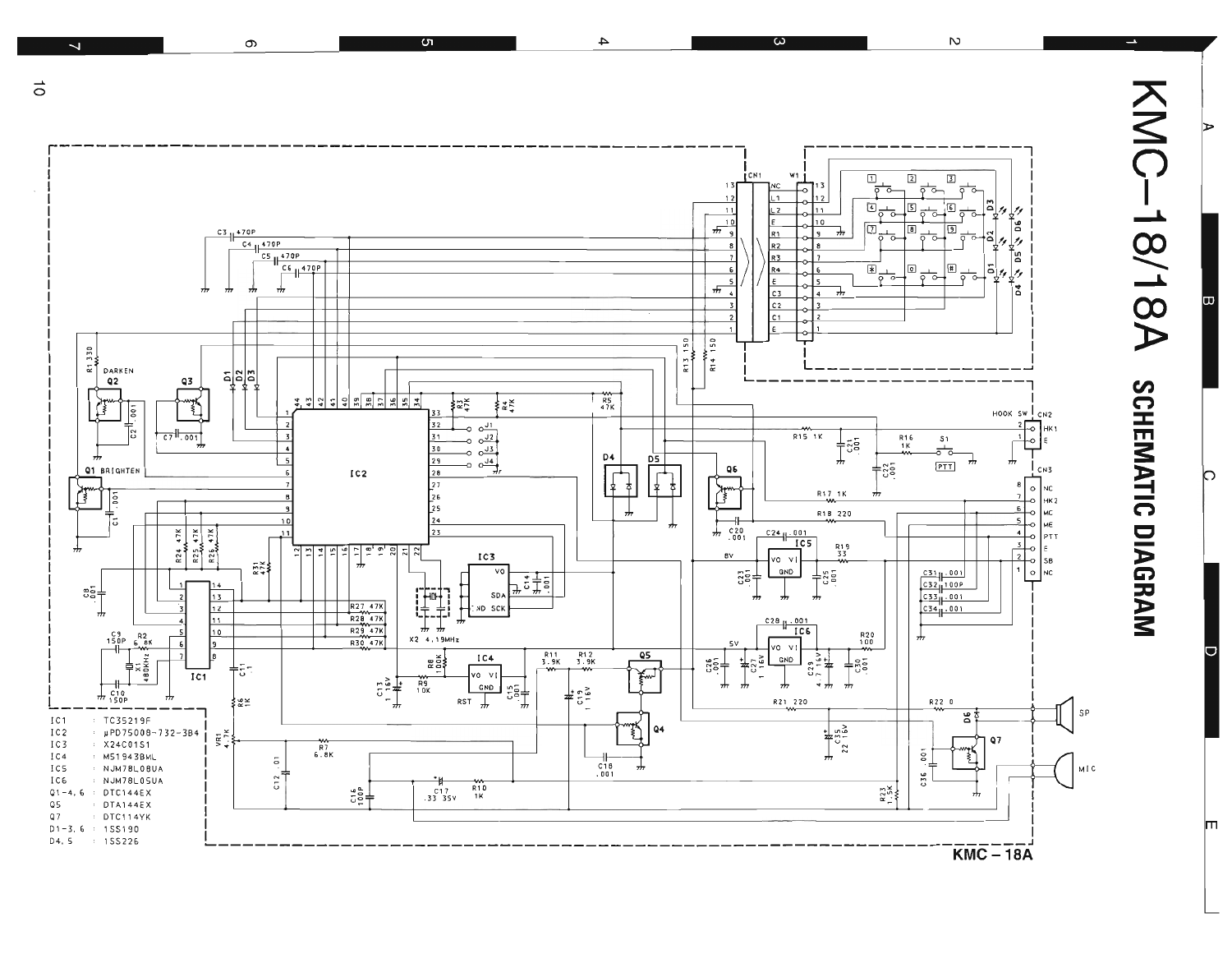

 $\overrightarrow{ }$ 

ᆬ

ଢ